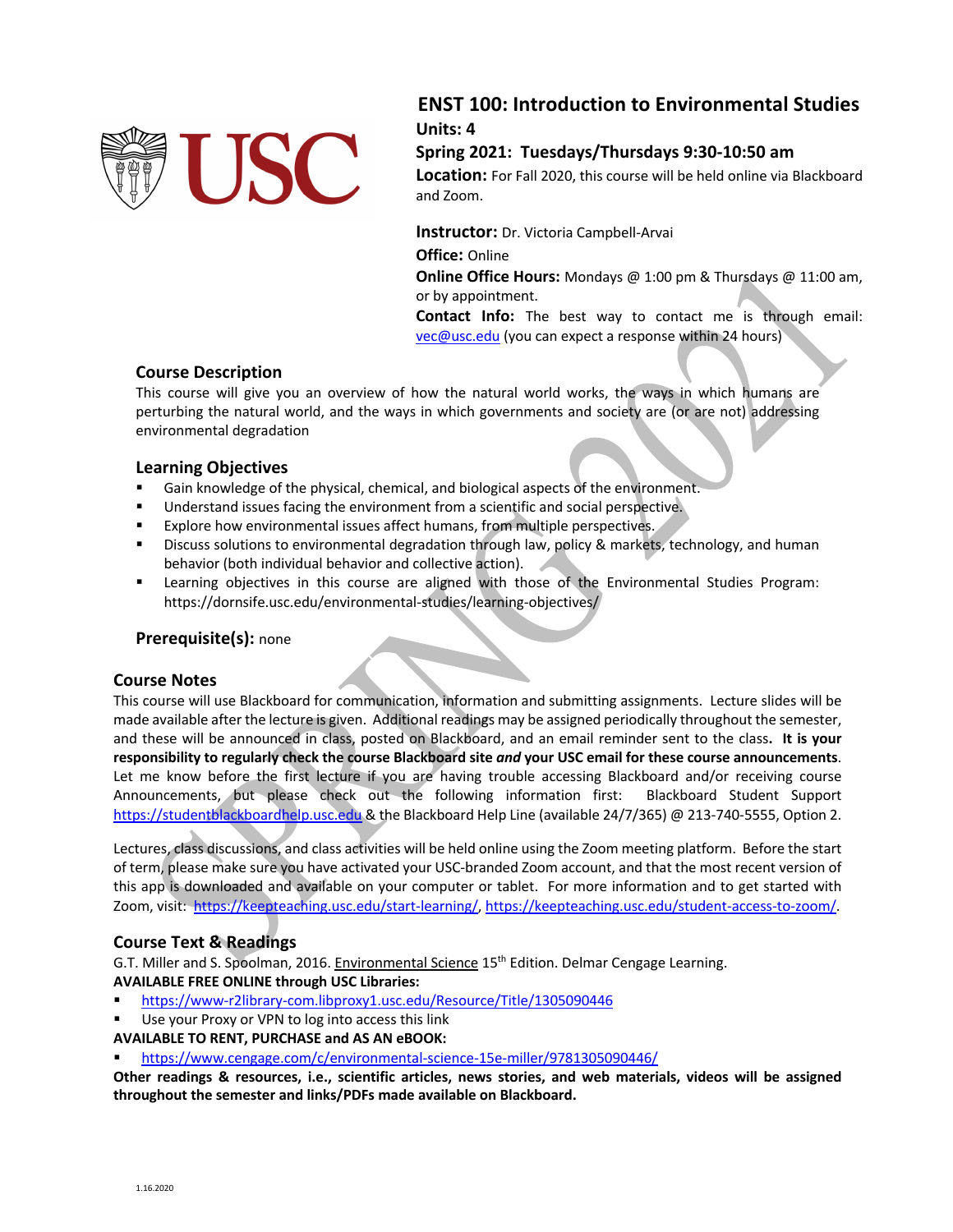# **Communication and Contact**

Online office hours will be held on Mondays @ 1:00 pm & Thursdays @ 11:00 am, or by appointment. Email is the preferred way to reach me outside of class and office hours (please put the course number in the Subject line), and it is my policy to respond to emails within 24 hours (barring unforeseen circumstances). Please use your USC email when contacting me, I may not respond to emails sent from non-USC accounts.

# **Course 'Netiquette'.** *Please do***:**

- Log in to our class Zoom sessions using a computer or tablet. Logging in via a Smartphone is not recommended.
- Make sure your first name is displayed when you join the Zoom session.
- Contact the following for technical issues during the class
	- o Blackboard Help Line (available 24/7/365) 213-740-5555, Option 2;
	- o Blackboard Support blackboard@usc.edu;
	- o Zoom Support Contact ITS consult@usc.edu or 213-740-5555, Option 1
- Find a quiet and private place with minimal distractions from family, friends, pets, etc. from which to join the course.
- Mute your microphone when not speaking in class, and take care to avoid sounds and visual distractions in your background.
- Enable your webcam so you are visible to everyone in the course.
- Use Gallery View so that you can see and respond to other students in the class.
- Turn off and stow your phone during class time.
- Turn off other distractions, e.g., Email, Facebook, Instagram, Messenger/WhatsApp/other SMS, Pinterest, Snapchat, TikTok, Twitter, YouTube, etc., etc. etc. during class time.
- Use the internet for course-related searches as instructed by the instructor.
- Use the Zoom chat box during class time to communicate with me, the instructor, and with other students.
- Feel free to interrupt (using Zoom's 'Raise Hand' feature) to ask a question verbally or via chat.

**As a general rule of thumb:** Treat Blackboard and Zoom as you would any other in-person classroom or office hours. The online format does not lessen my expectations of what constitutes meaningful engagement and participation, appropriate communication/presentation and dedication to this class. Class participation and engagement (both synchronous –*during class time* and asynchronous—*outside of class time*) accounts for 10% of your grade!

# **Evaluation**

#### **Exams**

There will be two (2) for this course: a Midterm and a Final exam. Exam questions will be drawn from course readings and lecture materials, and will include multiple choice, short answer, and essay questions. The exams will be timed and submitted via **Respondus** on Blackboard. The Midterm will cover the lecture and reading material that precede it. The Final exam is cumulative (all material covered since the first day of class). If there is a conflict with an exam, or if you have DSP time extensions, or if you are in a very different time zone, you **must** email me (the instructor) *2 weeks in advance* to see if alternative arrangements can be made (under reasonable circumstances). **Make-up exams will be more difficult and will not be given except in extreme emergencies.** If you have an emergency on exam day, you must get in touch with me before the exam. If you miss an exam without an excused reason, you will receive a grade of zero. During Spring 2021, you may use your class notes during exams, but the exams will be timed, so will be best to study and not rely on your notes. Responses copied from the internet will receive a grade of zero (0). Final Exam schedule and related policies can be found at: https://classes.usc.edu/term-20211/finals/ Failure to comply with exam policies will automatically result in a grade of "0" for that particular exam.

#### **Assignments**

**'Environment in the News' Discussion:** We will start off each class with a brief (5 minute) discussion about a local, national, or global environmental news story. Each student will be required to participate and select a date to review and discuss a recent news article as well as your analysis on whether you believe the article was biased.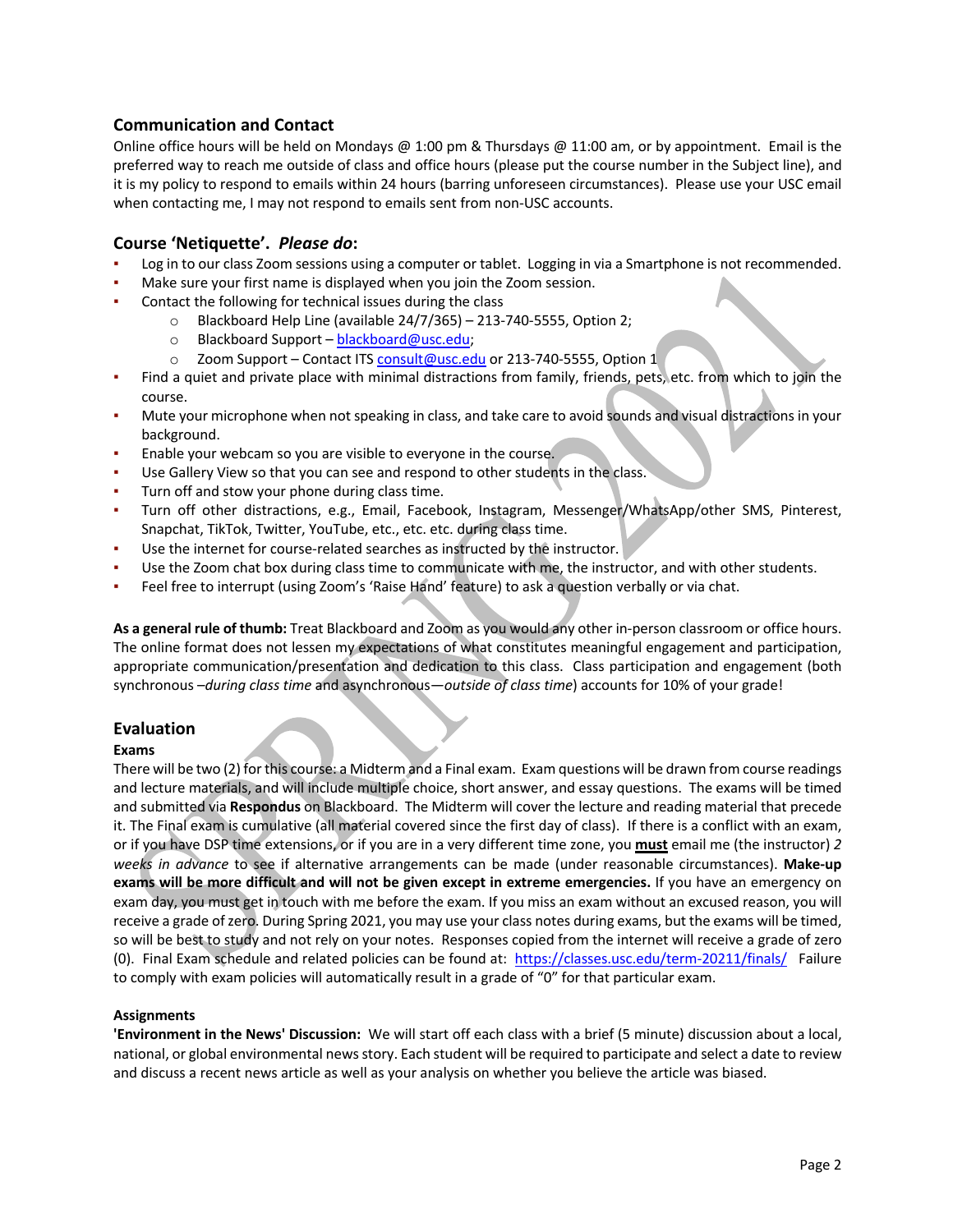**Endangered Species Assignment:** The endangered species research assignment will involve researching an endangered species and its recovery plan and doing a write up of your research. This information will inform an inclass discussion about the Endangered Species Act and prioritizing species recovery.

**Reflection: Thinking About Nature:** For this assignment, you will read essays (and watch a video!) on traditional ecological knowledges (TEK) and how collaboration between TEK and 'western' scientific knowledge can lead to new and innovative solutions to the ecological challenges we face today. Students will write a short summary and reflective response to these essays.

**Environmental Justice Assignment:** For this assignment you will (i) use the EJ Atlas (https://ejatlas.org) to explore and summarize environment and climate justice cases globally, and (ii) apply concepts from class to analyze and report on a current example of Environmental Justice in the United States.

**Plastic Pollution Assignment:** For this assignment, you will watch a documentary on plastic pollution. You will be provided with a set of guiding activities and questions on which to focus for this assignment.

**Letter to a Decision-maker:** For this assignment you will write a letter to a decision-maker (e.g., a member of federal, state, local or tribal government, a business leader, or a leader from a non-governmental organization) expressing your views on a particular environmental problem and how it should be solved. The letter will be formatted as a formal letter to this individual, and should be as persuasive as possible. A bonus participation point will be given for actually sending your letter**.**

**Participation:** You will be asked to read and engage with course readings and to constructively participate in class discussions and activities. What does it mean to engage? As part of your preparation for each topic you may be asked to think about real-world examples, reflect on the implications of these topics in your own daily life, and weigh the benefits, risks, and unintended consequences for society and the environment. You will be encouraged to speak and interact with your fellow students, share your own perspectives and experiences, and to complete the related "mini" activities (see below).

**As a record of active participation and attendance, you will be asked to complete and submit 'mini' in-class work activities individually or in teams, e.g., collect some data, watch and reflect on a video or newspaper story, calculate your environmental footprint, participate in discussion, write a minute-paper, etc.** These activities will help to illustrate key course concepts; some activities will help me (and you) to gauge your understanding of the topics as we progress through the course, and allow me to provide feedback. Sometimes, you may be asked to complete a work activity before the start of class (i.e., as preparation), during class, or for after class (as wrap-up and reflection). Your peers rely on you for your thoughtful and timely contributions to discussions and activities. I expect to learn a lot from you as well! **In-class and outside-of-class work may be assigned at any point before or during the class. This will be announced in class and on BB.** Participation credit will be given for thoughtful completion of this work. **You must be present in class to receive the participation credit associated with a particular class.**

**Full assignment & exam instructions will be posted to Blackboard and revisited throughout the term.** 

# **Assignment Submission Policy**

Unless otherwise specified, all assignments are due by 5:00 pm California time via Blackboard Turnitin. The penalty for late submissions is 20% per day (or portion thereof). No make-up assignments will be allowed without explicit permission. If a you miss an assignment, you will receive a zero for that assignment. **Instructions for all assignments will be posted to Blackboard (BB).** Assignments will be graded and posted to Blackboard Gradebook within 7-14 days after the due date.

#### **Missed classes**

You are responsible for any material covered in class and related discussions, exercises and activities. Participation during regular class time is expected and encouraged.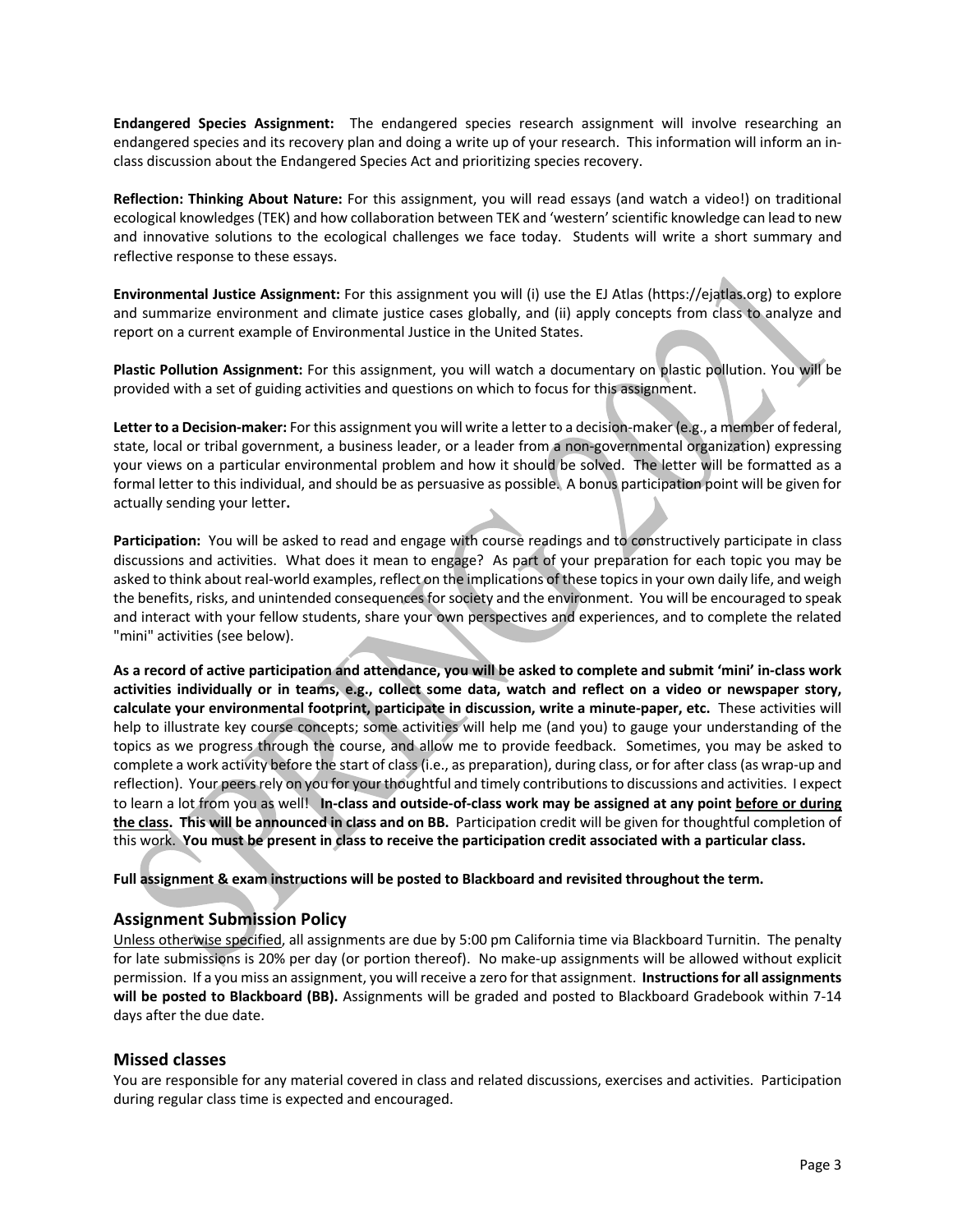# **Technology:**

During class time, please refrain from accessing the internet and email for reasons other than those directly relevant to our class.

# **Grading Timeline**

Exams and major assignments will be graded and returned within 7-14 days of the due date.

#### **Grading Breakdown**

| Item                                            | % of grade   |
|-------------------------------------------------|--------------|
| Midterm                                         | 20           |
| <b>Final Exam</b>                               | 30           |
| <b>Environment in the News Presentation</b>     | 5            |
| <b>Endangered Species Assignment</b>            | 10           |
| Reflective Essay                                | 5            |
| <b>Plastic Pollution Documentary Reflection</b> | 8            |
| <b>Environmental Justice Assignment</b>         | 10           |
| Letter to a Decision Maker                      | $\mathbf{2}$ |
| Participation                                   | 10           |
| <b>TOTAL</b>                                    | 100          |

# **Grading Scale**

Course final grades will be determined using the following scale:

| A  | 93-100 | B-                        | 80-82 | o<br>D+ | 67-69        |
|----|--------|---------------------------|-------|---------|--------------|
| A- | 90-92  | C+                        | 77-79 |         | 63-66        |
| B+ | 87-89  |                           | 73-76 | D-      | 60-62        |
| В  | 83-86  | $\mathbf{C}^{\mathsf{m}}$ | 70-72 |         | 59 and below |
|    |        |                           |       |         |              |

# **Academic Conduct**

**Plagiarism** – presenting someone else's ideas as your own, either verbatim or recast in your own words – is a serious academic offense with serious consequences. Please familiarize yourself with the discussion of plagiarism in SCampus in Part B, Section 11, "**Behavior Violating University Standards**" https://policy.usc.edu/scampus-part-b/ (scroll down to find Section 11). Other forms of academic dishonesty are equally unacceptable. See additional information in SCampus and university policies on scientific misconduct, https://policy.usc.edu/scientificmisconduct/. Any submitted work with evidence of plagiarism or other forms of academic misconduct, **whether by accident or on purpose**, will receive a grade of zero (0). Cases of academic misconduct may also be referred for further review and disciplinary action.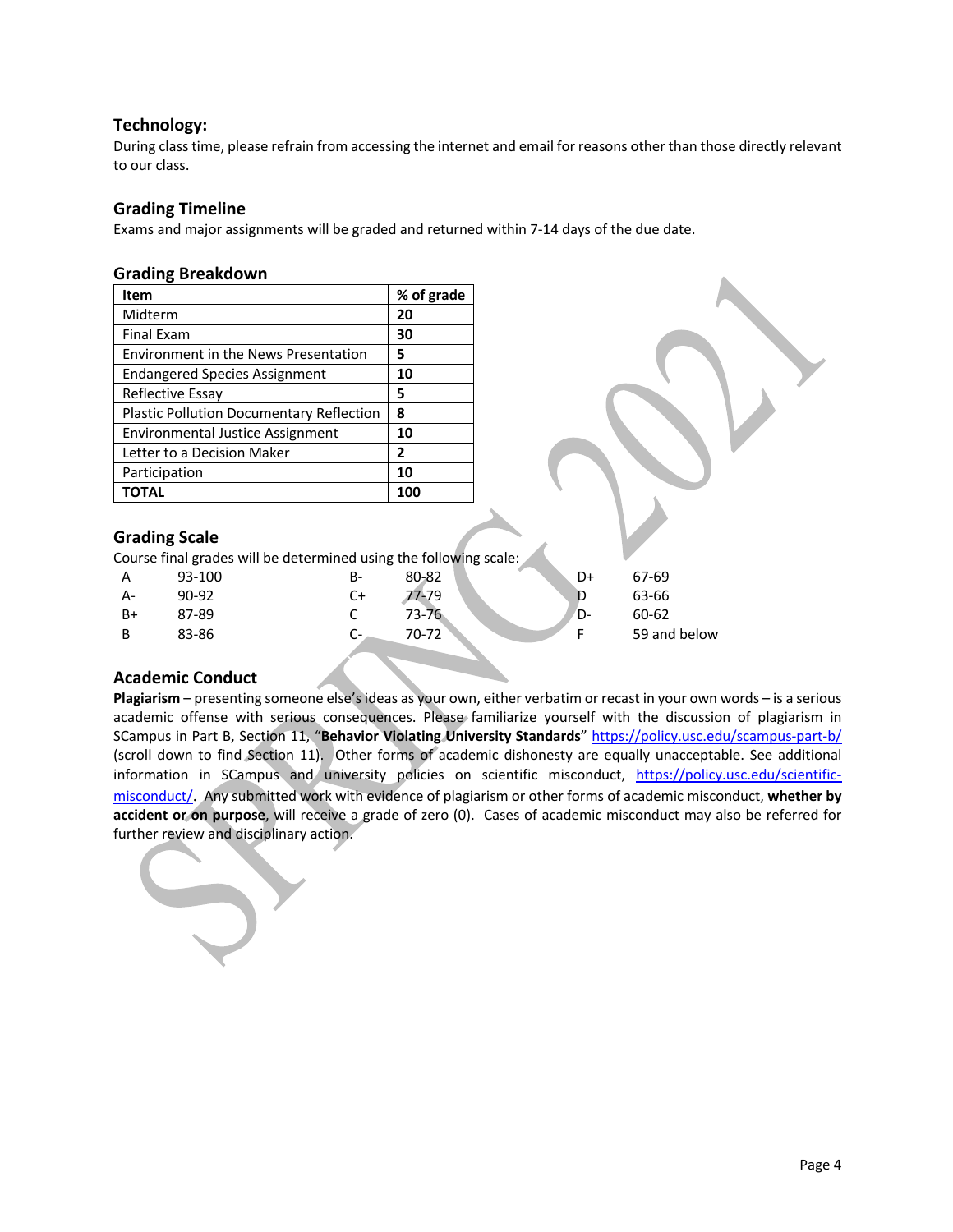# **Course Schedule:**

| Date               | <b>Topics/Daily Activities</b>                           | <b>Readings</b>                                           | <b>Deliverables</b>                                              |  |  |
|--------------------|----------------------------------------------------------|-----------------------------------------------------------|------------------------------------------------------------------|--|--|
| January 19         | Introductions and Introduction<br>to the Course          | Syllabus, Chapter 1                                       | Getting to know you survey &<br>Icebreaker Activity & Discussion |  |  |
| January 21         | What<br>is<br>science?<br>Understanding scientific data. | Chapter 1, Chapter 2 (Section 2.1),<br><b>BB Readings</b> | Signup for 'Environment in the News'<br>Discussion               |  |  |
| January 26         | Energy, Matter & Earth Systems                           | Chapter 2, BB Readings                                    |                                                                  |  |  |
| January 28         | <b>Ecosystem Ecology</b>                                 | Chapter 3, BB Readings                                    |                                                                  |  |  |
| February 2         | <b>Genetics and Evolution</b>                            | Chapter 4, BB Readings                                    |                                                                  |  |  |
| February 4         | Population<br>Community<br>and<br>Ecology                | Chapter 5, BB Readings                                    |                                                                  |  |  |
| February 9         | <b>Biomes &amp; Biodiversity</b>                         | Chapter 7, BB Readings                                    |                                                                  |  |  |
| February 11        | <b>Biodiversity &amp; Extinctions</b>                    | Chapter 8, BB Readings                                    | <b>Reflective Essay</b>                                          |  |  |
| February 16        | <b>Terrestrial Resources</b>                             | Chapter 9, BB Readings                                    |                                                                  |  |  |
| February 18        | <b>Terrestrial Resources</b>                             | Chapter 9, BB Readings                                    |                                                                  |  |  |
| February 23        | Marine<br>Freshwater<br>and<br>Resources                 | Chapter 11, BB Readings                                   |                                                                  |  |  |
| February 25        | Marine<br>Freshwater<br>and<br>Resources                 | Chapter 11, BB Readings                                   |                                                                  |  |  |
| March <sub>2</sub> | Conservation and Endangered<br>Species                   | Chapter 8, BB Readings                                    | <b>Endangered Species Assignment</b>                             |  |  |
| March 4            | Human Population Growth and<br>Demographics              | Chapter 6, BB Readings                                    |                                                                  |  |  |
| March 9            | Midterm (Blackboard Respondus) begins at 9:30 am         |                                                           |                                                                  |  |  |
| March 11           | Environmental Justice                                    | Chapter 17, BB Readings                                   |                                                                  |  |  |
| March 16           | Agriculture and Food Systems                             | Chapter 10, BB Readings                                   |                                                                  |  |  |
| March 18           | Agriculture and Food Systems                             | Chapter 10, BB Readings                                   |                                                                  |  |  |
| March 23           | Wellness day: no classes                                 |                                                           |                                                                  |  |  |
| March 25           | <b>Geology and Mineral Resources</b>                     | Chapter 12, BB Readings                                   |                                                                  |  |  |
| March 30           | Nonrenewable Energy                                      | Chapter 13, BB Readings                                   |                                                                  |  |  |
| April 1            | Environmental<br>Hazards<br>&<br><b>Human Health</b>     | Chapter 14, BB Readings                                   |                                                                  |  |  |
| April 6            | Solid.<br>&<br>Waste<br>Pollution<br><b>Solutions</b>    | Chapter 16, BB Readings                                   | <b>Plastic Pollution Assignment</b>                              |  |  |
| April 8            | <b>Air Pollution and Solutions</b>                       | Chapter 15, BB Readings                                   |                                                                  |  |  |
| April 13           | <b>Water Pollution and Solutions</b>                     | Chapter 11, BB Readings                                   |                                                                  |  |  |
| April 15           | Climate Change                                           | Chapter 15, BB Readings                                   |                                                                  |  |  |
| April 20           | <b>Climate Change and Solutions</b>                      | <b>BB Readings</b>                                        | Letter to a Decision-maker                                       |  |  |
| April 22           | Wellness day: no classes                                 |                                                           |                                                                  |  |  |
| April 27           | Renewable & Alternative Energy                           | Chapter 13, BB Readings                                   |                                                                  |  |  |
| April 29           | Renewable & Alternative Energy;<br>Course wrap-up        | Chapter 13, BB Readings                                   | <b>Environmental Justice Assignment</b>                          |  |  |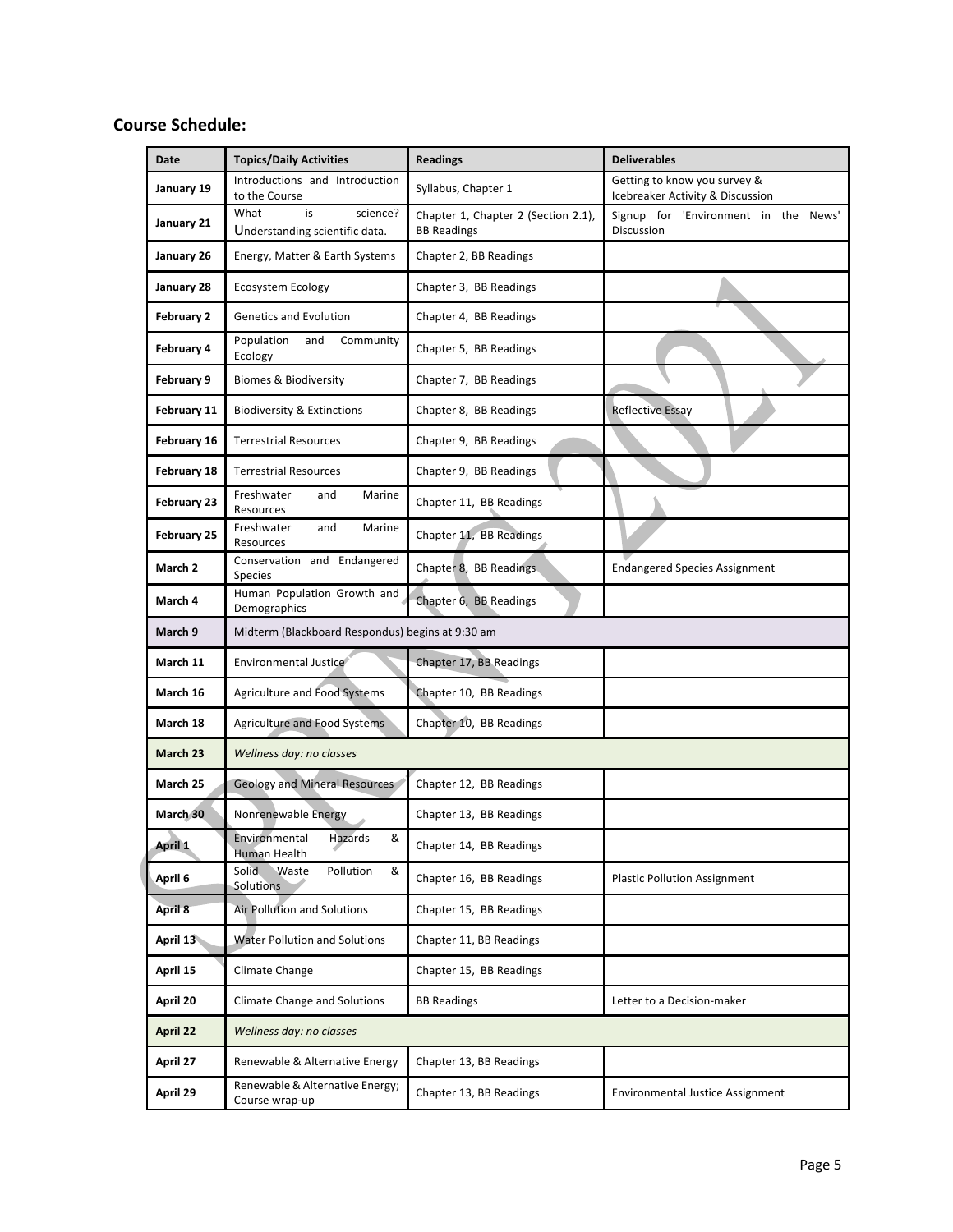**FINAL EXAM**

# **Our Course Code of Conduct<sup>1</sup>:**

- 1. **Share responsibility for including all voices in the conversation.** If you tend to have a lot to say, make sure you leave sufficient space to hear from others. If you tend to stay quiet in group discussions, challenge yourself to contribute so others can learn from you.
- 2. **Listen respectfully.** Don't interrupt, turn to technology, or engage in private conversations while others are speaking. Use attentive, courteous body language. Comments that you make (whether asking for clarification, sharing critiques, or expanding on a point) should reflect that you have paid attention to the previous speakers' comments.
- 3. **Be open to changing your perspectives based on what you learn from others.** Try to explore new ideas and possibilities. Think critically about the factors that have shaped your perspectives. Seriously consider points-ofview that differ from your current thinking.
- 4. When you disagree with your peers, **challenge or critique the idea**, not the person.
- 5. **Support your statements**. Use evidence and provide a rationale (preferably from the material we are covering in class) for your points.
- 6. **Understand that we are bound to make mistakes in this space**, as anyone does when approaching complex tasks or learning new skills. Strive to see your mistakes and others' as valuable elements of the learning process.
- 7. **Understand that your words have effects on others.** Speak with care. If you learn that something you've said was experienced as disrespectful or marginalizing, listen carefully and try to understand that perspective. Learn how you can do better in the future.
- 8. **Take care when generalizing about groups of people, whether you belong to that group or not**. Consider who might feel excluded or devalued when you offer a broad characterization of a group. Do not ask others to speak on behalf of a group you perceive them to represent.
- 9. **Take pair work or small group work seriously.** Remember that your peers' learning is partly dependent upon your engagement.
- 10. **Understand that others will come to these discussions with different experiences from yours.** Be careful about assumptions and generalizations you make based only on your own experience. Be open to hearing and learning from other perspectives.
- 11. **Make an effort to get to know other students. Introduce yourself to your peers during group discussion and class activities.** Refer to your classmates by name and be attentive when they are speaking.
- 12. **Understand that there are different approaches to solving problems.** If you are uncertain about someone else's approach, ask a question to explore areas of uncertainty. Listen respectfully to how and why the approach could work.

 $1$  Adapted from the University of Michigan Center for Research on Learning and Teaching (CRLT) Discussion Guidelines: http://www.crlt.umich.edu/examples-discussion-guidelines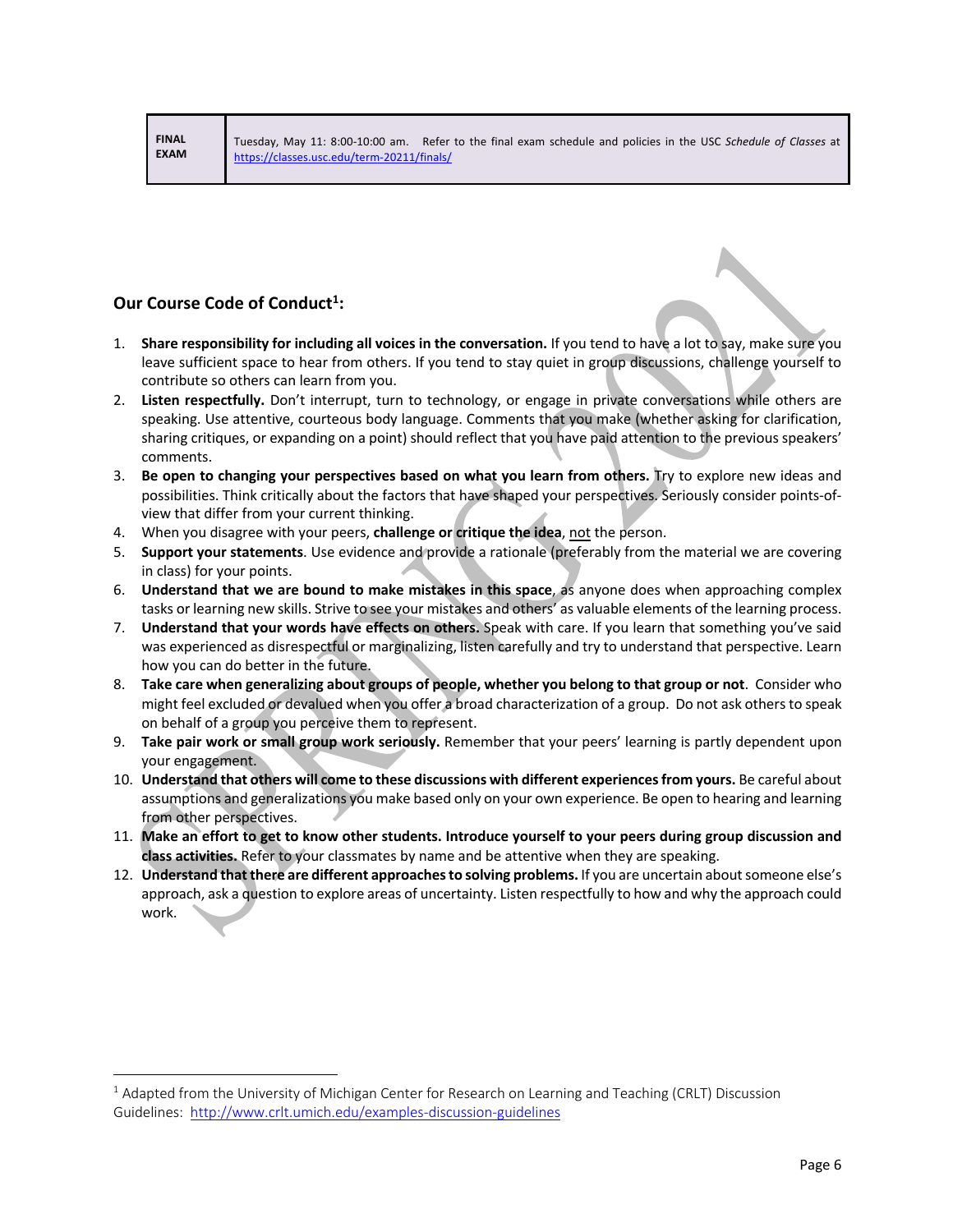# **Student Support Systems & Resources**

*Counseling and Mental Health - (213) 740-9355 – 24/7 on call*

studenthealth.usc.edu/counseling

Free and confidential mental health treatment for students, including short-term psychotherapy, group counseling, stress fitness workshops, and crisis intervention.

*National Suicide Prevention Lifeline - 1 (800) 273-8255 – 24/7 on call*

suicidepreventionlifeline.org

Free and confidential emotional support to people in suicidal crisis or emotional distress 24 hours a day, 7 days a week.

*Relationship and Sexual Violence Prevention Services (RSVP) - (213) 740-9355(WELL), press "0" after hours – 24/7 on call*

studenthealth.usc.edu/sexual-assault

Free and confidential therapy services, workshops, and training for situations related to gender-based harm.

#### *Office of Equity and Diversity (OED) - (213) 740-5086 | Title IX – (213) 821-8298* equity.usc.edu, titleix.usc.edu

Information about how to get help or help someone affected by harassment or discrimination, rights of protected classes, reporting options, and additional resources for students, faculty, staff, visitors, and applicants.

# *Reporting Incidents of Bias or Harassment - (213) 740-5086 or (213) 821-8298*

usc-advocate.symplicity.com/care\_report

Avenue to report incidents of bias, hate crimes, and microaggressions to the Office of Equity and Diversity |Title IX for appropriate investigation, supportive measures, and response.

# *The Office of Disability Services and Programs - (213) 740-0776*

#### dsp.usc.edu

Support and accommodations for students with disabilities. Services include assistance in providing readers/notetakers/interpreters, special accommodations for test taking needs, assistance with architectural barriers, assistive technology, and support for individual needs.

# *USC Campus Support and Intervention - (213) 821-4710*

#### campussupport.usc.edu

Assists students and families in resolving complex personal, financial, and academic issues adversely affecting their success as a student.

# *Diversity at USC - (213) 740-2101*

diversity.usc.edu

Information on events, programs and training, the Provost's Diversity and Inclusion Council, Diversity Liaisons for each academic school, chronology, participation, and various resources for students.

#### *Student Equity and Inclusion Programs*  https://seip.usc.edu

USC Student Equity and Inclusion Programs (SEIP) is a cluster of student development centers and initiatives within the Division of Student Affairs that offer student support services and programs that focus on intersectionality, sense of belonging and well-being. Student Equity and Inclusion Programs consists of Asian Pacific American Student Services, Center for Black Cultural and Student Affairs, Latinx/Chicanx Center for Advocacy and Student Affairs, LGBT Resource Center, Trojan Food Pantry and the Veterans Resource Center. SEIP facilitates dialogue, communitybuilding and leads campus-wide equity and inclusion initiatives that impact the student experience.